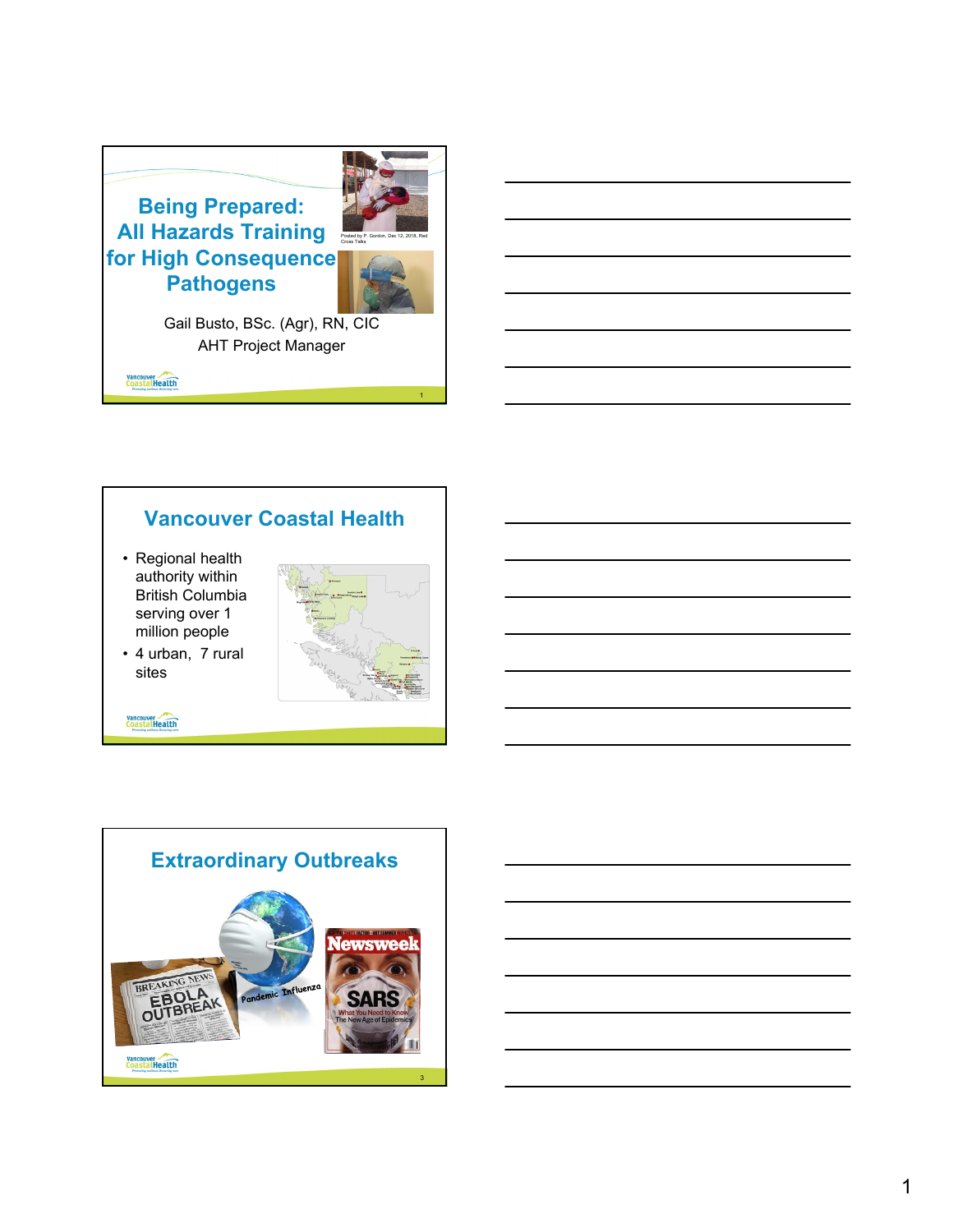

## **Phase One (fiscal 2018/19)**

#### Goal:

"To improve institutional readiness to safely manage communicable **rare or emerging high consequence pathogens** across all Vancouver Coastal acute care sites"

5

6

#### Funding:

Provided by the BC Ministry of Health

#### **Vancouver**

### **April 2018 – the journey begins** Key questions: 77 A 17 T 1. How to efficiently train a large, diverse group of staff (RNs, MDs, RTs, EVS, & lab)? 2. How to overcome resistance and engage staff in training for a rare event? 3. Will trained staff be confident that they can

safely care for a patient with a biohazardous threat? **Vancouver**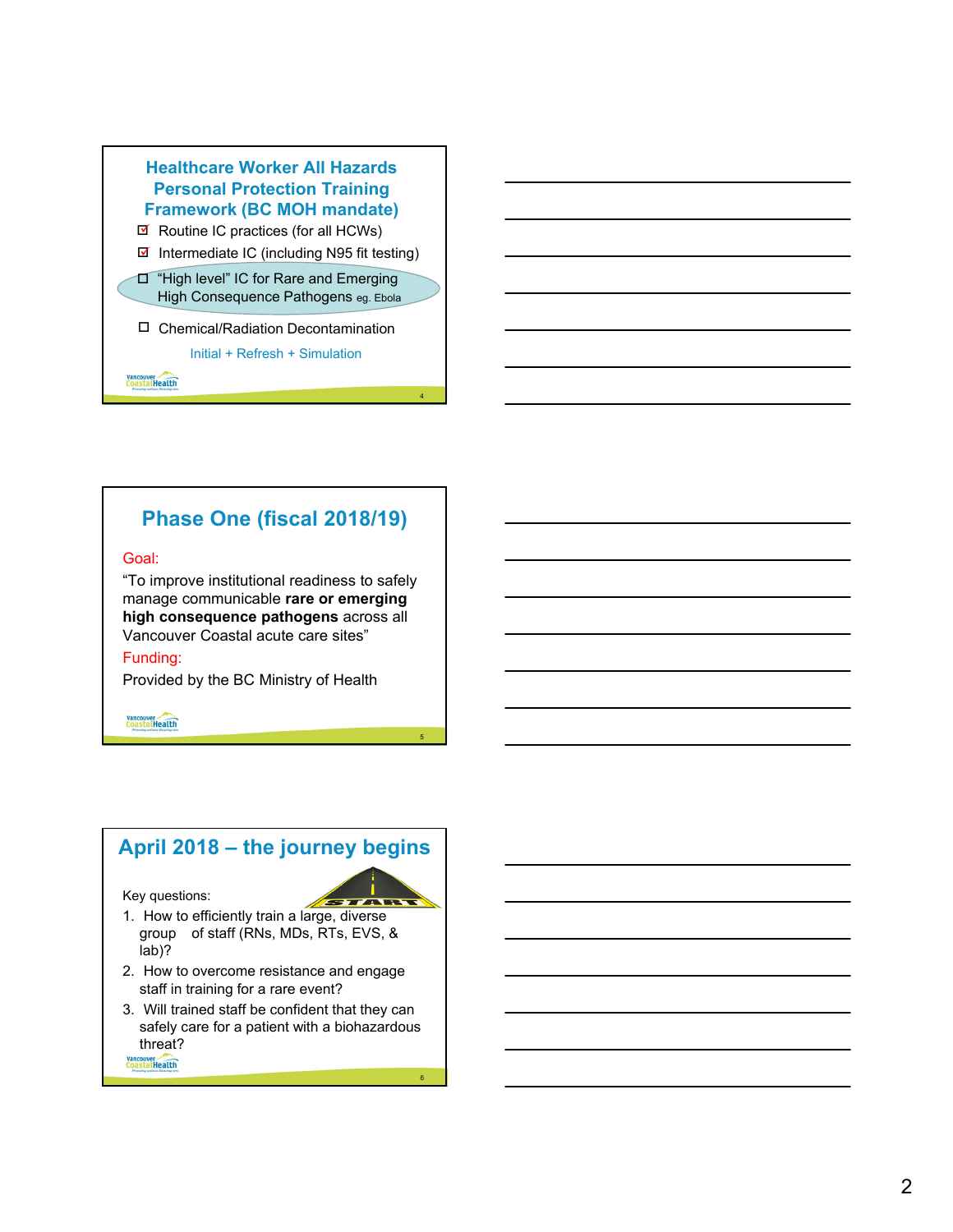

8

# **The Approach con't**

- 4. Create learning materials, order PPE, book rooms, provide refreshments
- 5. Develop a tracking system & evaluation plan

Vancouver

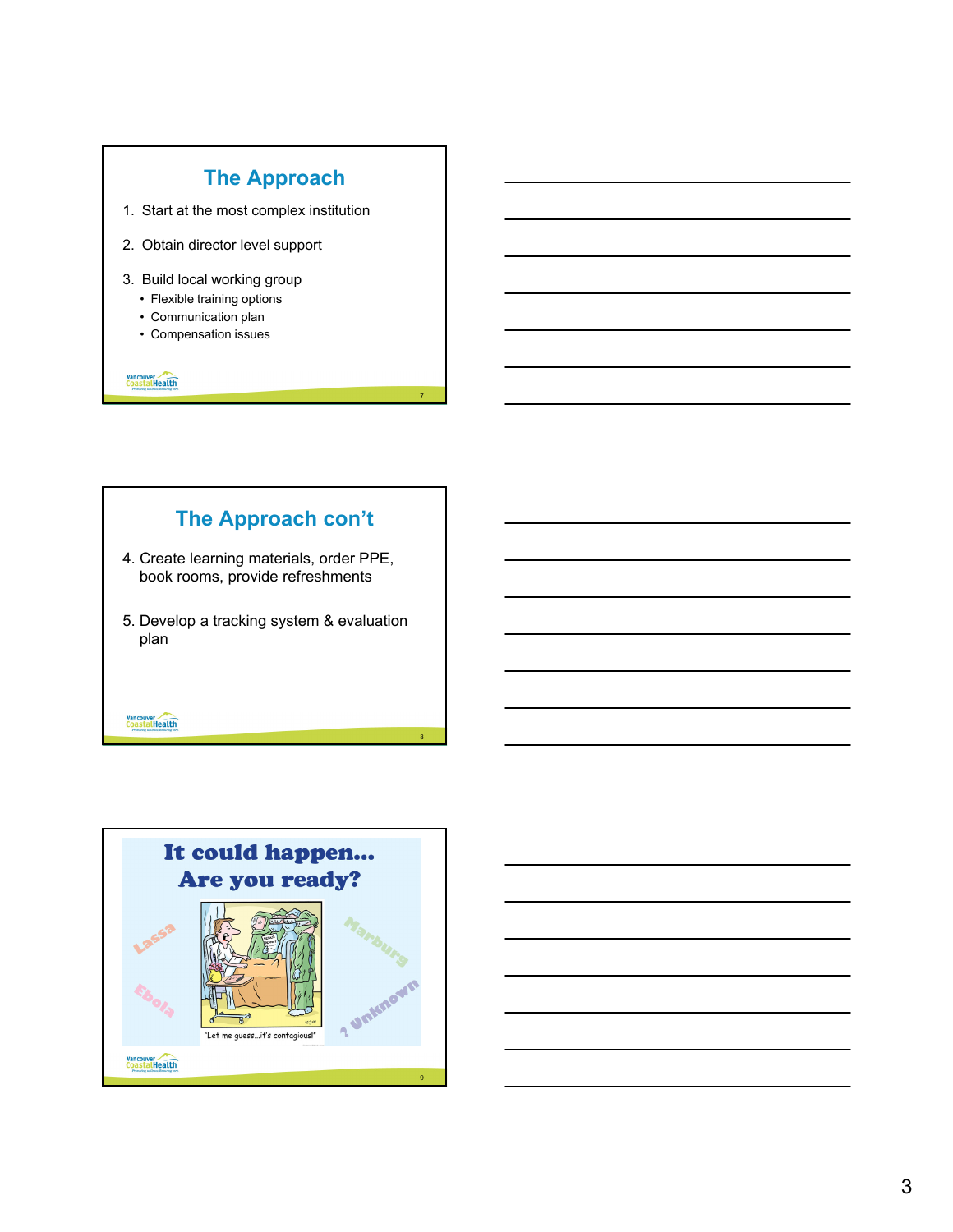## **What did we accomplish? (Apr '18 to Jan '19)**

- 3 main urban sites
- 110 training sessions
- 606 attendees

**Vancouver** 

# **Participant rates of the 3 main prof. groups (RNs, RTs, MDs)**

10

|                                                     | Site #1       |                  | Site #2        |                  | Site #3       |                  |
|-----------------------------------------------------|---------------|------------------|----------------|------------------|---------------|------------------|
|                                                     | #<br>trainees | % total<br>staff | #<br>trainees  | % total<br>staff | #<br>trainees | % total<br>staff |
| <b>ED RNs</b>                                       | 104           | 69%              | 50             | 63%              | 66            | 60%              |
| <b>ICU RNs</b>                                      | 125           | 50%              | <b>NA</b>      | <b>NA</b>        | <b>NA</b>     | <b>NA</b>        |
| ED MDs                                              | 22            | 37%              | 20             | 67%              | 19            | 63%              |
| <b>ICU MDS</b>                                      | 11            | 85%              | $\overline{4}$ | 80%              | <b>NA</b>     | <b>NA</b>        |
| <b>RTs</b>                                          | 81            | 81%              | 11             | 100%             | 18            | 82%              |
| TOTAL<br>*Excluding ICU<br><b>Vancouver</b>         | 343           | 67%*             | 85             | 67%              | 103           | 64%              |
| CoastalHealth<br>Promoting wellness Executing core. |               |                  |                |                  |               |                  |





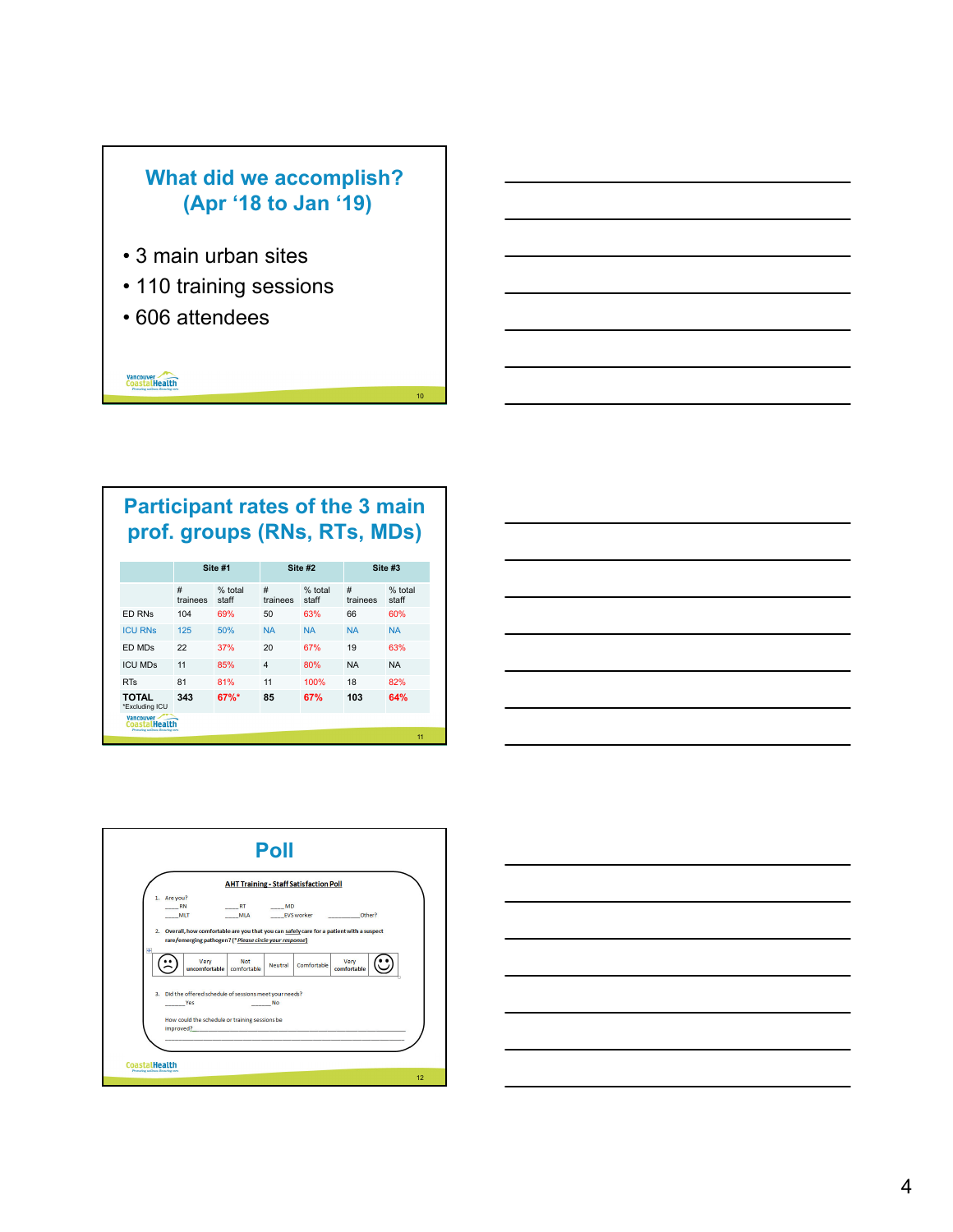| How comfortable are you that you can<br>care for a patient with a suspect high |                                  |                     |     |     |                                   |                              |  |
|--------------------------------------------------------------------------------|----------------------------------|---------------------|-----|-----|-----------------------------------|------------------------------|--|
| consequence pathogen?                                                          |                                  |                     |     |     |                                   |                              |  |
|                                                                                | <b>Total</b><br>reports          | Very<br>comfortable |     |     | Comfortable Neutral Uncomfortable | <b>Verv</b><br>uncomfortable |  |
| <b>MD</b>                                                                      | 38                               | 14                  | 20  | 3   | 1                                 | $\Omega$                     |  |
| <b>RN</b>                                                                      | 361                              | 66                  | 217 | 56  | 16                                | 6                            |  |
| <b>RT</b>                                                                      | 80                               | 17                  | 52  | 9   | $\mathbf{1}$                      | 1                            |  |
| <b>EVS</b>                                                                     | 42                               | 18                  | 14  | 8   | $\mathfrak{p}$                    | $\Omega$                     |  |
|                                                                                |                                  |                     |     |     |                                   |                              |  |
| Total                                                                          | 521                              | 115                 | 303 | 76  | 20                                | $\overline{7}$               |  |
| $\frac{0}{0}$                                                                  |                                  | 22%                 | 58% | 15% | 4%                                | 1%                           |  |
| 80%<br>Vancouw                                                                 |                                  |                     |     |     |                                   |                              |  |
|                                                                                | Promoting systhem. Executing co. |                     |     |     |                                   | 13                           |  |



| <b>Feedback Themes</b> |                                                           |                                         |                                        |                                             |    |  |  |
|------------------------|-----------------------------------------------------------|-----------------------------------------|----------------------------------------|---------------------------------------------|----|--|--|
| Number of<br>comments* | <b>Positive</b><br>comment<br>only                        | <b>Requests</b><br>for more<br>practice | <b>Requests</b><br>for more<br>realism | <b>Requests re</b><br>schedule/<br>backfill |    |  |  |
| 241                    | 49%                                                       | 15%                                     | 14%                                    | 11%                                         |    |  |  |
|                        | *606 trainees, 521 feedback forms, 241 free text comments |                                         |                                        |                                             |    |  |  |
| <b>Vancouve</b>        |                                                           |                                         |                                        |                                             | 14 |  |  |

### **Lessons Learned**

- Staff responded very positively.
- Practicing donning & doffing PPE resulted in high degree of confidence among staff to be able to safely respond.
- Staff feedback reinforced the value of on-going training.
- Flexible scheduling and appropriate support (i.e. backfill, compensation) to attend sessions is a significant consideration.

15

**Vancouver** 

5